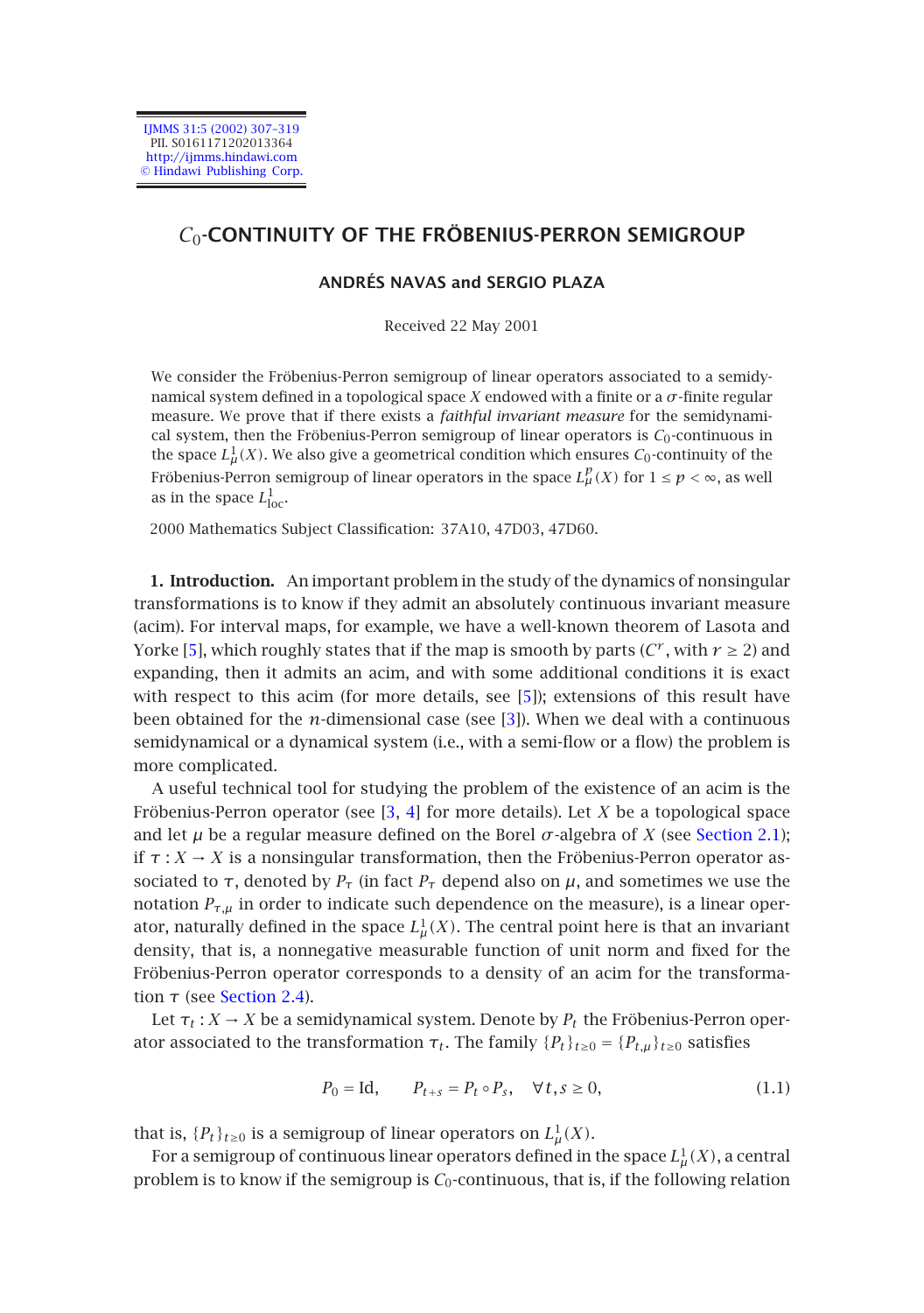holds:

$$
\lim_{t \to 0} P_t(f) = f, \quad \forall f \in L^1_\mu(X). \tag{1.2}
$$

If this is the case, we may consider the infinitesimal generator of the semigroup which is defined by

$$
A(f) = \lim_{t \to 0} \frac{P_t(f) - f}{t},
$$
\n(1.3)

for elements  $f \in L^1_\mu(X)$  for which the above limit exists (see [2, 6]). It is known that a function  $f: X \to \mathbb{R}$  satisfies  $P_t(f) = f$ , for all  $t \ge 0$ , if and only if *A* is defined for *f* and the differential equation  $A(f) = 0$  is satisfied. In this way, the problem of finding or proving the existence of an acim for the semidynamical system is equivalent to the problem of finding or proving the existence of a nontrivial zero for the infinitesimal generator of the Fröb[enius](#page-1-0)-Perron semigroup of linear operators associated, provided that this semigroup is strongly continuous.

Let *V* be a smooth vector field defined in a smooth manifold, and let  ${\tau_t}_{t \in \mathbb{R}}$  be its flow. In this case, the Fröbenius-Perron operator, for  $f$  of class  $C^1$  is given by the equation  $A(f) = \nabla(fV)$  (where  $\nabla$  denote the divergence operator). We recover in this way a well-known theorem of Liouville which states that a flow preserves the canonical measure in the manifold if and only if the vector field has divergence equal to zero. The oper[ator](#page-4-0) *A* defined in (1.3) can be viewed as a generalization of the divergence operator for continuous semi-flows for which the associated Fröbenius-Perron semigroup of linear op[erators is](#page-5-0)  $C_0$ -continuous.

In this paper, we study general conditions that ensure this  $C_0$ -continuity.

In Section 2, we establish the notation and recall some basic results from the semigroup theory, and the definition of the Fröbenius-Perron operator and some of its properties.

In Section 3, we consider the case in which we know a priori that there exists a faithful acim for the system, that is, an acim with a positive density. In that case, we prove Theorem 3.3 which implies that the problem of finding a faithful acim is equivalent to the problem o[f fin](#page-1-1)ding a zero for the infinitesimal generator.

<span id="page-1-2"></span>Since the problem to deal with is exactly the problem of the existence of the acim, we have to search an intrinsic property of the flow that ensures the strong continuity of the semigroup. The condition is: *there exists T >* 0 *such that*

<span id="page-1-1"></span>
$$
\frac{\mu(\tau_t^{-1}(A))}{\mu(A)} \le M, \quad \forall t \le T, \ \forall A \in \mathcal{A}.
$$
\n(1.4)

To understand condition (1.4), we may consider the case of a dynamical system. In that case, each transformation  $\tau_t : X \to X$  has an inverse, and the associated Fröbenius-Perron operator is gi[ve](#page-11-2)n by

$$
P_t(f) = (f \circ \tau_{-t}) \cdot J(\tau_{-t}), \qquad (1.5)
$$

where  $J(\tau_{-t})$  is the density of the measure  $(\tau_t)_*(\mu)$ , where  $(\tau_t)_*\mu(B) = \mu(\tau_t^{-1}(B))$  for *B* measurable, that is,

$$
\mu(\tau_t^{-1}(A)) = \int_A J(\tau_{-t}) d\mu \tag{1.6}
$$

for more details see [4].

<span id="page-1-0"></span>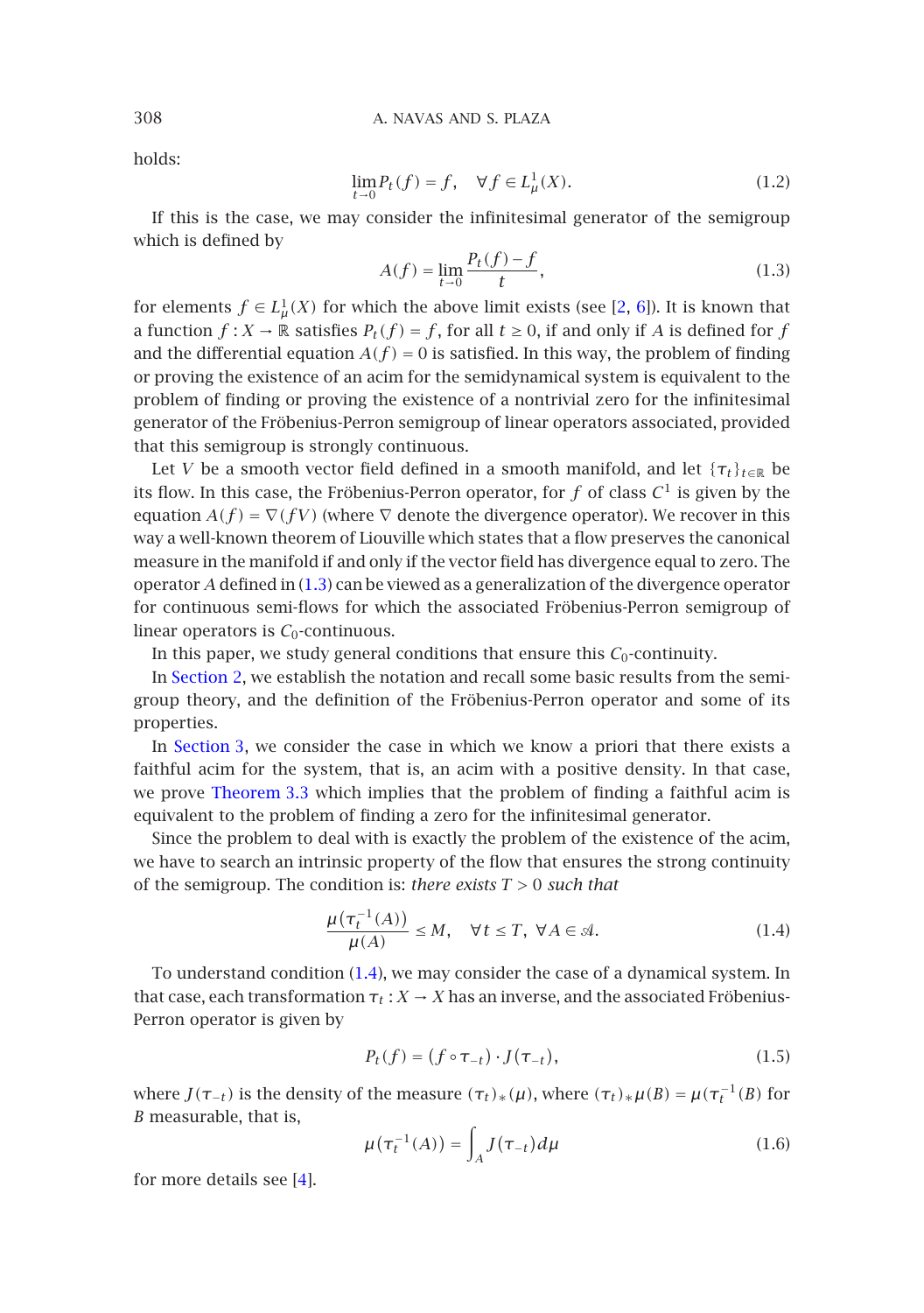Thus, if we have an upper bound and good beha[viou](#page-1-1)r for  $J(\tau_{-t})$  near zero, then we [use the dom](#page-6-0)inated convergence theorem to prove that conditio[n \(1](#page-1-1).2) holds for continuous functions. The extension of the result for arbitrary integrable functions is obtained by using the fact that the set of continuous funct[ions](#page-6-1) is [dens](#page-7-0)e in the space of in[tegrable fu](#page-8-0)nctions.

For a semidynamical system, we do not have a[n explicit expr](#page-8-1)ession like (1.5) for the associated Fröbenius-Perron operator. However, a bound of *J(τ*−*t)* [can be in](#page-2-1)terpreted as an estimate of the type that appears in condition (1.4).

In Section 4, we prove that, under general hypotheses, condition (1.4) holds if and only if the Fröbenius-Perron semigroup of linear operators can be defined in the space  $L^p_\mu(X)$ , a[n](#page-1-1)d it is  $C_0$ -continuous in [th](#page-1-1)at space (see Theorems 4.1 and 4.2).

In Section 5, we prove that condition  $(1.4)$  also ensures strong continuity in the space  $L^1_\mu(X)$  when  $(X, \mathcal A, \mu)$  is a probability space (Theorem 5.1). The precise statement [of the ma](#page-11-3)in result is the following (for the concepts involved, see Section 2).

**Theorem 1.1.** *Let X be a topological space endowed with a regular probability measure*  $\mu$ *. Let* { $\tau_t$ }<sub>*t*≥0</sub> *be a continuous proper semidynamical system defined on X. If the semidynamical system satisfies (1.4), then the associated Fröbenius-Perron semigroup of linear operators is*  $C_0$ -continuous in  $L^1_\mu(X)$ *.* 

<span id="page-2-1"></span><span id="page-2-0"></span>Finally, to make this work more complete, we deal with the  $L^1_{\mu,\mathrm{loc}}(X)$  case in Section 6. The presentation is quite informal since there are some technical difficulties derived from the fact that  $L^1_{\mu,\text{loc}}(X)$  is only a locally convex space and not a Banach space (we must add some hypotheses in this case in order to make the semigroup approach to the acim problem available).

**2. Basic results.** In this section, we give a survey of definitions, results and notations that are necessary for the rest of the paper.

**2.1. Measure theory.** Let *X* be a topological space and let  $\mathcal{A}$  be its Borel  $\sigma$ -algebra. Let  $\mu$  be a measure defined over  $\mathcal A$ . We say that  $\mu$  is *regular* if, for all  $A \in \mathcal A$ , we have

> $\mu(A) = \sup \{ \mu(K) : K \subset A, K \text{ compact} \} = \inf \{ \mu(C) : A \subset C, C \text{ open} \}$ *.* (2.1)

We note that if *X* is a metric space, then a probability measure defined on the Borel *σ*-algebra is regular. In general, if a measure *µ* is regular, then the set of continuous functions with compact support is dense in the space  $L^p_\mu(X)$ , for all  $1 \leq p < \infty$ .

**2.2. Semidynamical systems.** Let *X* be a topological space. A family  $\{\tau_t\}_{t\geq0}$  of continuous transformations  $\tau_t : X \to X$  is a *semidynamical system* if the following conditions are satisfied:

- (i)  $\tau_0 = Id;$
- (ii)  $\tau_t \circ \tau_s = \tau_{t+s}$  for all  $t, s \geq 0$ ;
- (iii) the map  $[0, \infty[\times X \to X]$  given by  $(t, x) \to \tau_t(x)$  is continuous.

If each transformation  $τ_t$  has a continuous inverse  $τ_{-t}$ , then the family  ${τ_t}_{t \in \mathbb{R}}$  is a continuous flow. However, for general semidynamical systems, the maps  $\tau_t$  may not necessarily have an inverse.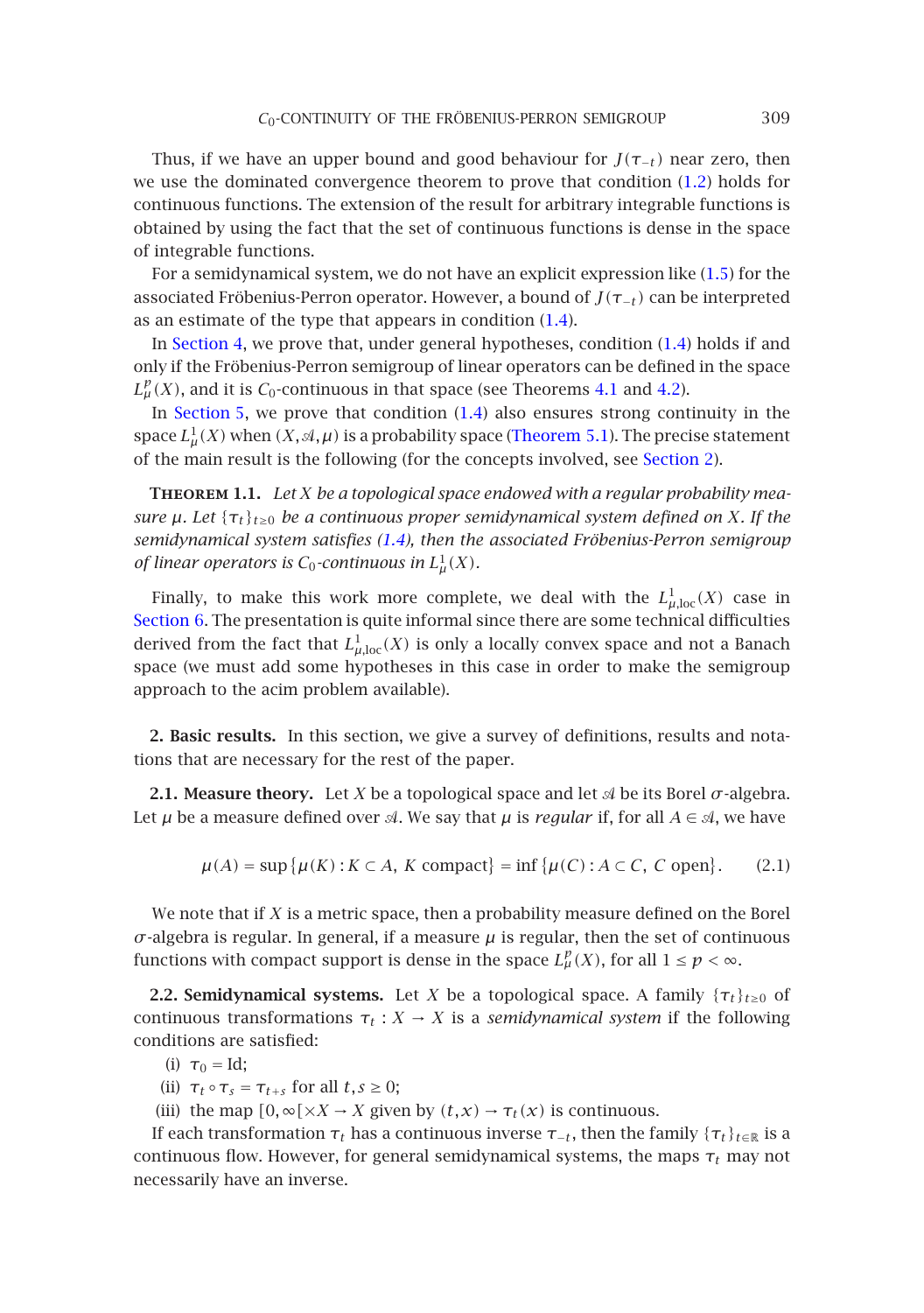We say that a semidynamical system  $\{\tau_t\}_{t\geq0}$  is *proper* if, for each compact set  $K \subset X$ and for [e](#page-12-0)ach  $t > 0$ , the [s](#page-11-4)et  $\cup_{s \leq t} \tau_s^{-1}(K)$  is compact.

**2.3. Semigroups in Banach spaces.** Let *L* be a Banach space with respect to a norm  $\|\cdot\|$ . A family {*T<sub>t</sub>*}*t*≥0 of continuous linear operators *T<sub>t</sub>* : *L* → *L* (*t* ≥ 0) is called a *semigroup of linear operators* if the following conditions are satisfied:

$$
T_0 = \text{Id}, \qquad T_{t+s} = T_t \circ T_s, \quad \forall \, t, s \ge 0. \tag{2.2}
$$

For more details see [6] or [2]. We say that a semigroup  $\{T_t\}_{t>0}$  of linear operators is *C*0*-continuous*, if

$$
\lim_{t \to 0} ||T_t(f) - f|| = 0, \quad \forall f \in L.
$$
\n(2.3)

<span id="page-3-0"></span>When [a](#page-12-0) semigroup  $\{T_t\}_{t\geq0}$  is  $C_0$ -continuous, there exist constants  $M\geq1$  $M\geq1$  and  $w\geq0$ such that, for all  $f \in L$  we have

$$
||T_t(f)|| \le Me^{wt}||f||. \tag{2.4}
$$

If  ${T_t}_{t\ge0}$  is a semigroup defined on *L*, then the adjoint family  ${T_t^*}_{t\ge0}$  is a semigroup defined on the dual space  $L^*$ . By a duality theorem, we have that if  ${T_t}_{t\geq0}$  is *C*<sub>0</sub>-continuous and *L* is reflexive, then  $\{T_t^*\}_{t\geq0}$  is *C*<sub>0</sub>-continuous in  $L^*$  (see [6, Corollary 10.6, page 41]).

**2.4. Fröbenius-Perron operator.** Let  $(X, \mu, \mathcal{A})$  be a measure space. We say that a transformation *τ* : *X* → *X* is *nonsingular* if for all  $A \in \mathcal{A}$  such that  $\mu(A) = 0$ , we have  $\mu(\tau^{-1}(A)) = 0$ . If a trans[fo](#page-11-5)[rm](#page-11-2)ation  $\tau : X \to X$  is nonsingular, then associated to it there exists a linear operator  $P_{\tau} = P_{\tau,\mu} : L^1_{\mu}(X) \to L^1_{\mu}(X)$ , called *Fröbenius-Perron operator* which is characterized by the relation

<span id="page-3-2"></span>
$$
\int_{A} P_{\tau}(f) d\mu = \int_{\tau^{-1}(A)} f d\mu,
$$
\n(2.5)

for a[ll](#page-11-1)  $f \in L^1_\mu(X)$  and all  $A \in \mathcal{A}$ .

<span id="page-3-1"></span>It is well known (see [1, 4]) that a probability measure *µ* on *X* is *τ*-*invariant* (i.e.,  $\mu(\tau^{-1}(A)) = \mu(A)$  for all  $A \in \mathcal{A}$ ) if and only if  $P_{\tau}(1) = 1$  (this is also true for *σ*-finite measure spaces, but in that case there is a problem with the space where the Fröbenius-Perron operator is defined, as we will see). In general, *τ* preserves a measure *dν* = *f dµ*, with  $f \in L^1_\mu(X)$  if and only if  $P_\tau(f) = f$ . It is also well known that the Fröbenius-Perron operator is a linear contraction in  $L^1_\mu(X)$  endowed with the  $L^1_\mu$ -norm, that is,  $\|P_\tau\|_{L^1_\mu} \leq 1$ (see [3, 4]). Moreover, for  $f \in L^1_\mu(X)$  and a.e.  $x \in X$ , we have  $|P(f)(x)| \leq P(|f|)(x)$ . On the other hand, if we change the measure  $\mu$  by an absolutely continuous one given by *dν* = *gdµ*, then the change in the Fröbenius-Perron operator is given by

$$
P_{\tau,\nu}(f) = \frac{P_{\tau,\mu}(f \cdot g)}{g}.
$$
\n(2.6)

Another important property of the Fröbenius-Perron operator is given by the equality

$$
\int_{X} P_{\tau}(f) \cdot g \, d\mu = \int_{X} f \cdot (g \circ \tau) \, d\mu,\tag{2.7}
$$

<span id="page-3-3"></span>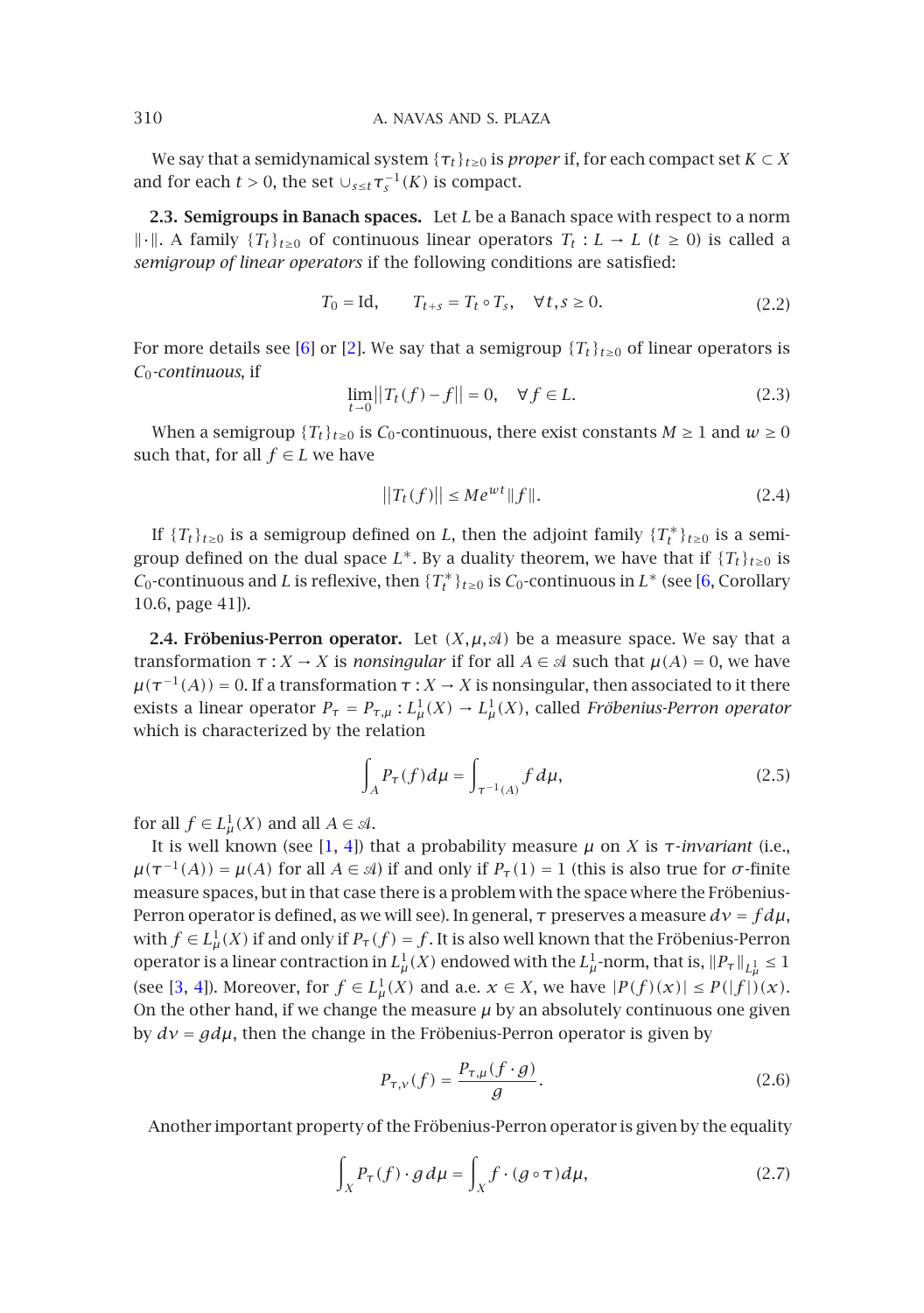[va](#page-11-2)lid for all  $f \in L^1_\mu(X)$  and all  $g \in L^\infty_\mu(X)$ . Equation (2.7) permits us define a linear operator *K<sub>τ</sub>* : *L*<sub> $\mu$ </sub><sup>α</sup>(*X*) → *L*<sub> $\mu$ </sub><sup>α</sup>(*X*) given by *K<sub>τ</sub>*(*g*) = *g* ∘ *τ*. The operator *K<sub>τ</sub>* is well defined if *τ* is a nonsingular transformation. This operator is called the *Koopman operator*. For more details about these concepts see [1] or [4].

[If we h](#page-6-0)ave a semidynamical system  $\{\tau_t\}_{t\geq0}$  such that each transformation  $\tau_t$  is nonsingular, t[hen](#page-1-2) we denote the family of Fröbenius-Perron operators associated by  $P_t = P_{\tau_t}$ . This is a semigroup of continuous linear operators in the space  $L^1_\mu(X)$  (see [4]). We will also use the n[otati](#page-3-1)on  $K_t$  for the Koopman operator  $K_{\tau_t}$ .

We note that the Fröbenius-Perron operator may also be defined and is bounded in other spaces of functions if the transformation  $\tau$  has a good behaviour, for example,  $L^p_\mu(X)$  spaces or  $BV(X)$ , the space of functions of bounded variation. For example, in Section 4, we consider this operator in  $L^p_\mu(X)$  spaces, and we prove that the geometrical condition (1.5) ensures continuity of each operator  $P_t$  (and also the  $C_0$ -continuity of the semigroup  ${P_t}_{t\ge0}$  in the space  $L^p_\mu(X)$ ). We note that if  $P_t$  is continuous in  $L^p_\mu(X)$ , then the duality equation (2.7) is valid for all  $f \in L^p_\mu(X)$  and for all  $g \in L^q_\mu(X)$ , with  $1/p+1/q=1$ , that is,  $K_t$  is the adjoint operator of  $P_t$ .

**2.5. Conditional expectation and Fröbenius-Perron operator.** Let  $(X, \mathcal{A}, \mu)$  be a probability space. Suppose  $\tau : X \to X$  preserves  $\mu$ , then we have another way of introducing the Fröbenius-Perron operator assoc[iated to](#page-4-0)  $\tau$ . This is given for  $f \in L^1_\mu(X)$  by the equality

$$
P_{\tau}(f) \circ \tau = E(f, \tau^{-1}(\mathcal{A})), \tag{2.8}
$$

<span id="page-4-0"></span>where the expression on the right-hand side denotes the *conditional expectation* of *f* with respect to the  $\sigma$ -algebra  $\tau^{-1}(\mathcal{A})$ . In Section 3, we use this approach and the following result of convergence that arises in Martingale theory (see [1, page 81]).

**THEOREM 2.1.** Let  $\{\mathcal{A}_n\}_{n\in\mathbb{N}}$  be a collection of  $\sigma$ -algebras such that  $\mathcal{A}_n \subset \mathcal{A}_{n+1}$ , for *all n. Then*  $E(f, A_n)$  *converges to*  $E(f, A_\infty)$ *, in the*  $L^1$  *sense, where*  $A_\infty$  *denotes the*  $σ$ *-algebra generated by all the*  $A_n$ *.* 

<span id="page-4-1"></span>**3. Strong continuity with an absolutely continuous invariant measure.** Let *X* be a topological space and let  $\mu$  be a regular probability measure defined on the Borel  $\sigma$ -algebra on *X*. In this section, we consider a nonsingular semidynamical system {*τt*}*t*≥<sup>0</sup> defined over *X*. We prove that if there exists a *faithful acim* (an acim with positive density), then the associated Fröbenius-Perron semigroup is  $C_0$ -continuous in  $L^1_\mu(X)$ . We first prove the following two lemmas.

**LEMMA** 3.1. *Suppose that*  $\{\tau_t\}_{t\geq0}$  *has an acim v such that*  $d\mathbf{v} = g d\mathbf{\mu}$ *, with*  $g > 0$ *(a.e.). Then,*

$$
\lim_{t \to 0} \left( P_{t,\nu}(f) \circ \tau_t \right) = f,\tag{3.1}
$$

*for each*  $f \in L^1_\nu(X)$  *in the*  $L^1_\nu(X)$  *sense.*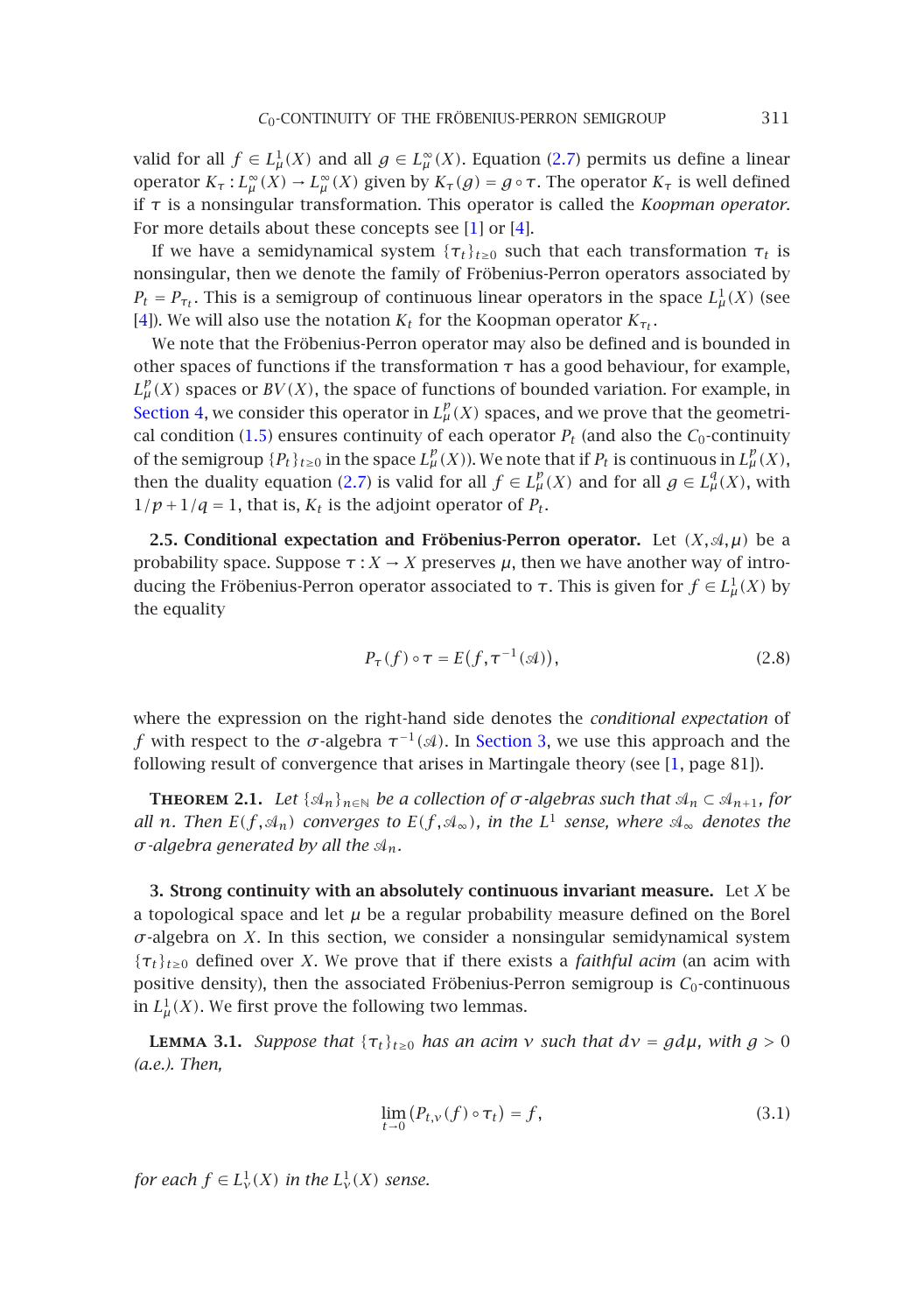**PROOF.** The sequence of  $\sigma$ -algebras { $\mathcal{A}_t$ }<sub>*t*≥0</sub>, where  $\mathcal{A}_t = \tau_t^{-1}(\mathcal{A})$  for all  $t \ge 0$ , is increasing as *t* goes to zero. By the martingale convergence theorem, we have, for *f* in  $L^1_\nu(X)$ ,

$$
\lim_{t \to 0} (P_{t,\nu}(f) \circ \tau_t) = E(f, \mathcal{A}_{\infty}), \tag{3.2}
$$

where  $\mathcal{A}_{\infty}$  is the  $\sigma$ -algebra generated by all the  $\sigma$ -algebras  $\mathcal{A}_t$  for  $t > 0$ . Thus, we must prove that  $\mathcal{A}_{\infty}$  is equal to  $\mathcal{A}$ . For this, let A be an open set. By continuity of the semidynamical system  $\{\tau_t\}_{t\geq0}$ , the function  $|\chi_A \circ \tau_t - \chi_A|$  converges pointwise to zero as *t* goes to zero, and by the dominated convergence theorem, we have

$$
\nu(\tau_t^{-1}(A)\triangle(A)) = \int_X |\mathcal{X}_A \circ \tau_t - \mathcal{X}_A| d\nu \tag{3.3}
$$

<span id="page-5-1"></span>converges to zero as *t* goes to zero. Th[us, for each](#page-4-1)  $n \in \mathbb{N}$ , we may consider a sequence  $t_n > 0$  such that  $\nu(\tau_{t_n}^{-1}(A) \triangle (A)) < 1/2^n$ . From this, it is easy to see that  $\nu(\cup_{n \ge m}^{\infty} \tau_{t_n}^{-1}(A) \triangle(A)) < 1/2^{m-1}$ . Hence,

$$
\nu\big(\big(\cap_{m=1}^{\infty}\cup_{n\geq m}^{\infty}\tau_{t_n}^{-1}(A)\big)\triangle(A)\big)\leq\nu\big(\cap_{m=1}^{\infty}\big(\cup_{n\geq m}^{\infty}\tau_{t_n}^{-1}(A)\triangle(A)\big)\big)=0.\qquad(3.4)
$$

This implies that *A* ∈  $\mathcal{A}_\infty$ , and since *A* is an arbitrary open set, this implies that  $\mathcal{A}_\infty$  is equal to  $A$ , which completes the proof of Lemma 3.1.

**LEMMA** 3.2. *Suppose that*  $\{\tau_t\}_{t>0}$  *has a faithful acim v given by*  $d\mathbf{v} = g d\mathbf{\mu}$ *, with*  $g \in L^1_\mu(X)$  and  $g > 0$  (a.e.). Then, for each  $f \in L^1_\nu(X)$ ,

$$
\lim_{t \to 0} P_{t,\nu}(f) = f \tag{3.5}
$$

*in the*  $L^1_\nu(X)$  *sense.* 

**PROOF.** Let *ε* be an arbitrary positive number. We take a sequence  $\{f_n\}_{n\in\mathbb{N}}$  of bounded continuous functions that converges to a function  $f \in L^1_\nu(X)$  and choose *n*<sup>0</sup> ∈  $\&$  such that  $||f_{n_0} - f|| \leq \varepsilon/4$ . By the invariance of *ν* and since the operator *P<sub>t,ν</sub>* is a linear contract[ion, we have](#page-4-1)

$$
||P_{t,\nu}(f) - f||_{L^1_{\nu}} \le ||P_{t,\nu}(f) - P_{t,\nu}(f_{n_0})||_{L^1_{\nu}} + ||P_{t,\nu}(f_{n_0}) - f_{n_0}||_{L^1_{\nu}} + ||f_{n_0} - f||_{L^1_{\nu}}
$$
  
\n
$$
\le 2||f - f_{n_0}||_{L^1_{\nu}} + ||P_{t,\nu}(f_{n_0}) \circ \tau_t - f_{n_0} \circ \tau_t||_{L^1_{\nu}}
$$
  
\n
$$
\le \frac{\varepsilon}{2} + ||P_{t,\nu}(f_{n_0}) \circ \tau_t - f_{n_0}||_{L^1_{\nu}} + ||f_{n_0} - f_{n_0} \circ \tau_t||_{L^1_{\nu}}.
$$
\n(3.6)

<span id="page-5-0"></span>For small *t*, by Lemma 3.1 we have  $||P_{t,\nu}(f_{n_0}) \circ \tau_t - f_{n_0}||_{L^1_\nu} \leq \varepsilon/4$ . Now, by continuity of the semidynamical system and by the dominated convergence theorem, we have  $\lim_{t\to 0} \|f_{n_0} - f_{n_0} \circ \tau_t\|_{L^1_v} = 0$ . Thus, for *t* small we have  $\|f_{n_0} - f_{n_0} \circ \tau_t\|_{L^1_v} \leq \varepsilon/4$ . This implies, for *t* small, that  $|P_{t,v}(f) - f||_{L^1_v} ≤ ε$ , which completes the proof of Lemma 3.2.

**THEOREM 3.3.** *Suppose that the semidynamical system*  $\{\tau_t\}_{t\geq0}$  *has a faithful acim. Then, the semigroup*  ${P_{t,\mu}}_{t\ge0}$  *is*  $C_0$ *-continuous in*  $L^1_\mu(X)$ *.*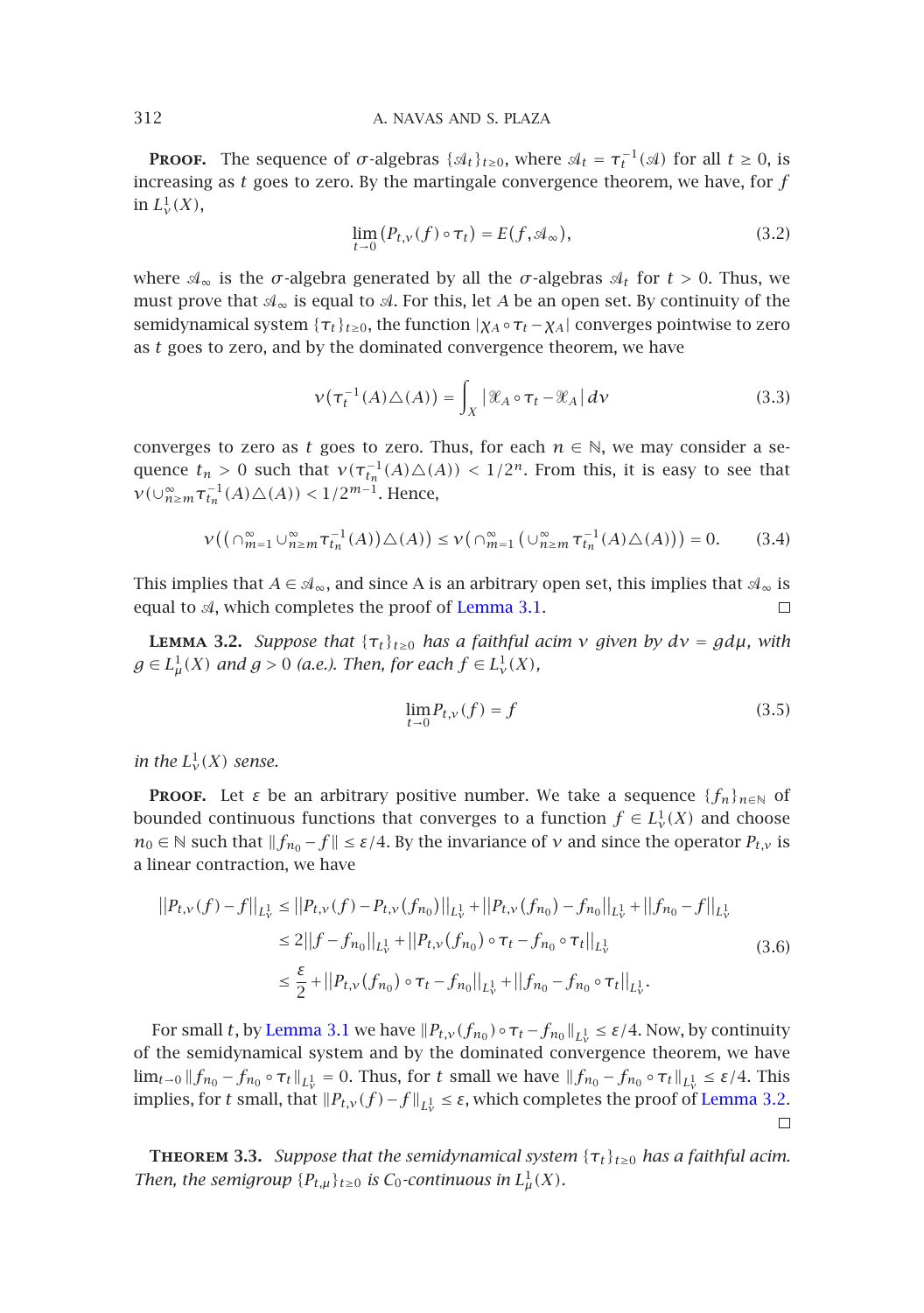**Proof.** Let *ν* the faithful acim given by  $d\nu = gd\mu$ , with  $g \in L^1_\mu(X)$  and  $g > 0$  (a.e.). Let  $f \in L^1_\mu(X)$ . Then,  $f/g \in L^1_\nu(X)$ , and we have, by equality (2.6), that

$$
||P_{t,\mu}(f) - f||_{L^1_{\mu}} = \int_X |P_{t,\mu}(f) - f| d\mu
$$
  
\n
$$
= \int_X \left| g P_{t,\nu} \left( \frac{f}{g} \right) - f \right| d\mu
$$
  
\n
$$
= \int_X \left| P_{t,\nu} \left( \frac{f}{g} \right) - \frac{f}{g} \right| d\nu
$$
  
\n
$$
= \left\| P_{t,\nu} \left( \frac{f}{g} \right) - \frac{f}{g} \right\|_1 \to 0 \quad \text{as } t \to 0.
$$
 (3.7)

<span id="page-6-0"></span>By Lemma 3.2, the last quantity converges to zero as *t* goes to zero, which proves [the](#page-1-1) theorem.  $\Box$ 

**4. Strong continuity in** *Lp***.** In this section, we consider a semidynamical system defined over a topological space  $X$  provided of a regular measure  $\mu$  defined on its Borel  $\sigma$ -algebra, and prove that condition  $(1.4)$  is equivalent to strong continuity of the associated Fröbenius-Perron semigroup defined over the space  $L^p_\mu(X)$ .

We say that a semidynamical system is *strongly nonsingular* if it satisfies condition (1.4). It is easy to see that the following conditions for being strongly nonsingular are equivalent:

(i) for each  $t > 0$ , there exists  $M_t$  such that

<span id="page-6-3"></span><span id="page-6-2"></span>
$$
\mu(\tau_s^{-1}(A)) \le M_t \mu(A) \tag{4.1}
$$

for [all](#page-6-3)  $s \leq t$  and all  $A \in \mathcal{A}$ ;

(ii) there exist  $T > 0$  and  $M = M_T > 0$  such that

$$
\mu(\tau_s^{-1}(A)) \le M_T \mu(A) \tag{4.2}
$$

for all  $A \in \mathcal{A}$  and all  $s \leq T$ .

<span id="page-6-1"></span>In fact, condition  $(4.1)$  implies trivially  $(4.2)$ , and if condition  $(4.2)$  is assumed, then condition (4.1) holds by putting  $M_t = M^{t/T+1}$ .

Finally, it is easy to see that every strongly nonsingular semidynamical system is nonsingular.

**THEOREM 4.1.** Let  $\{\tau_t\}_{t\geq0}$  be a nonsingular semidynamical system such that its [as](#page-12-0)*sociated semigroup of Fröbenius-Perron operators* {*Pt*}*t*≥<sup>0</sup> *is a C*0*-continuous semigroup of bounded linear operators in the space*  $L^p_\mu(X)$  *for some*  $1 < p < \infty$ *. Then*  $\{\tau_t\}_{t \geq 0}$  *is strongly nonsingular.*

**PROOF.** By the hypothesis, the semigroup of linear operators  ${P_t}_{t\ge0}$  is a  $C_0$ -semi group over a reflexive space. Thus, the semigroup of Koopman operators  $\{K_t\}_{t\geq0}$  is a *C*<sub>0</sub>-semigroup in the space  $L^q_\mu(X)$ , where  $q = p/(p-1)$  is the conjugate of *p* (see [6, Corollary 10.6, page 41]). Therefore, there exist constants  $M \ge 1$  and  $w > 0$  such that, for all  $f \in L^q_\mu(X)$ , we have that  $||K_t(f)||_{L^q_\mu} \leq Me^{wt}||f||_{L^q_\mu}$ . Now, if  $\mu(A)$  is finite, then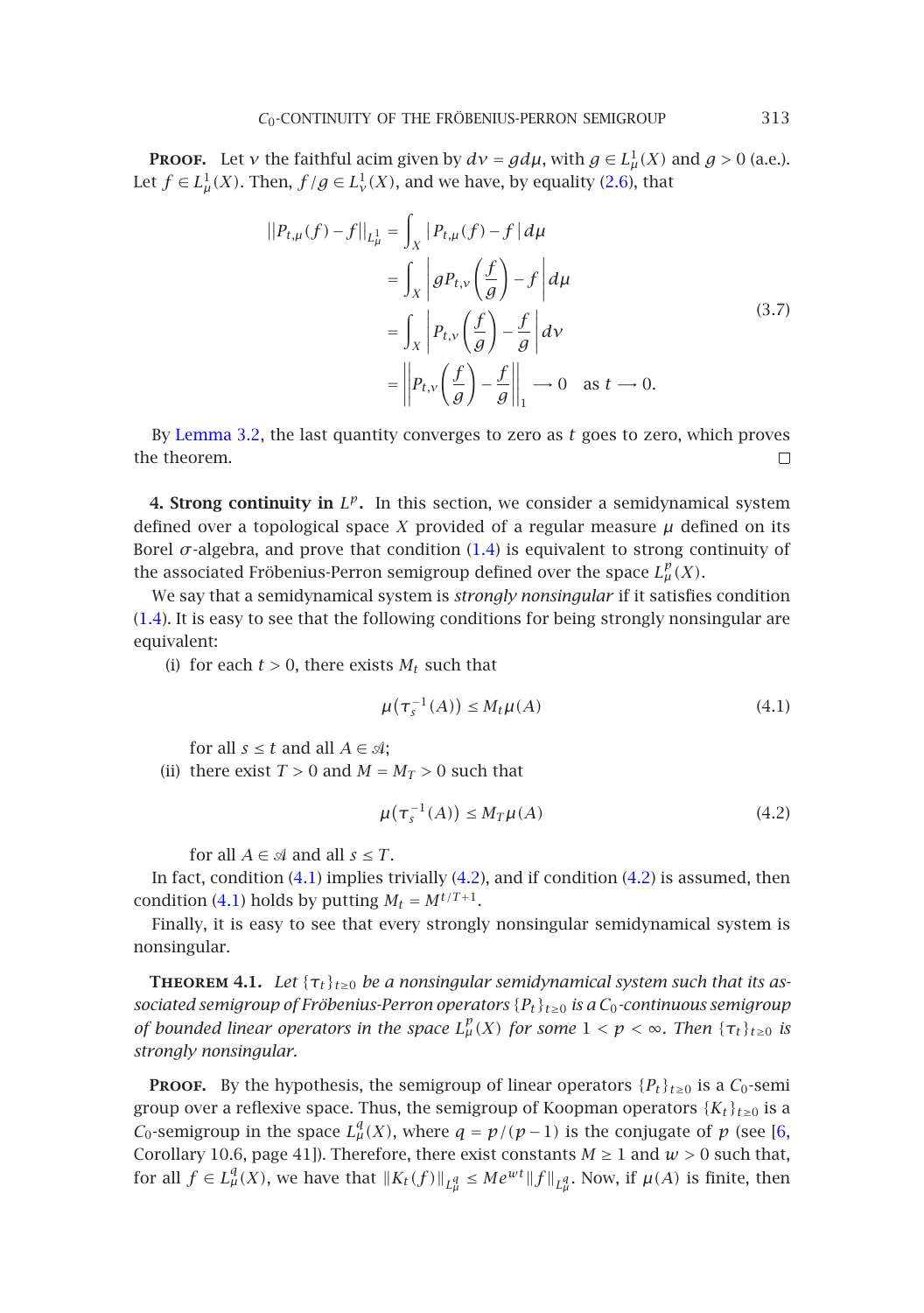$\chi_A \in L^q_\mu(X)$  and  $||K_t(\chi_A)||_{L^q_\mu} \le Me^{wt}||\chi_A||_{L^q}$ . Thus,  $||\chi_{\tau_t^{-1}(A)}||_{L^q_\mu} \le Me^{wt}(\mu(A))^{1/q}$  and from this it follows that  $\mu(\tau_t^{-1}(A)) \leq (Me^{wt})^q \mu(A)$ , which proves our theorem.  $\Box$ 

If a measure  $\mu$  is regula[r and the sem](#page-7-0)idynamical system  $\{\tau_t\}_{t>0}$  [is p](#page-6-3)roper, then we have the converse of the above result.

**THEOREM 4.2.** *Suppose the measure*  $\mu$  *is regular on X. If* { $\tau_t$ } $_{t\geq0}$  *is a proper and strongly nonsingular semidynamical sy[stem, then, fo](#page-7-0)r all*  $1 < p < \infty$ *, the associated Fröbenius-Perron semigroup* {*Pt*}*t*≥<sup>0</sup> *is a C*0*-semigroup of linear bounded operators in the space*  $L^p_\mu(X)$ *.* 

The idea for the proof of Theorem 4.2, is to prove that condition (4.1) ensures strong continuity for the dual semigroup  ${K_t}_{t\geq0}$  in the dual space  $L^q_\mu(X)$ . For this we first prove the following two lemmas.

**LEMMA 4.3.** Under the hypotheses of Theorem 4.2,  $||K_s(f)||_{L^q_\mu} \leq M_t^{1/q}||f||_{L^q_\mu}$  for all  $f \in L^q_\mu(X)$  and all  $s \leq t$ .

**Proof.** Let  $f \in L^q_\mu(X)$  be a simple function given by  $f = \sum_{i=1}^n \lambda_i \chi_{A_i}$ , with  $A_i \cap A_j =$  $\emptyset$ , for  $i \neq j$ , then we have

$$
||f||_{L^q_\mu} = \left(\sum_{i=1}^n |\lambda_i|^q \mu(A_i)\right)^{1/q}, \qquad ||K_t(f)||_{L^q_\mu} = \left(\sum_{i=1}^n |\lambda_i|^q \mu(\tau_s^{-1}(A_i))\right)^{1/q}.
$$
 (4.3)

On the other hand, by condition  $(4.1)$  we have, for  $s \le t$ , that

$$
\left(\sum_{i=1}^n |\lambda_i|^q \mu(\tau_s^{-1}(A_i))\right)^{1/q} \le \left(\sum_{i=1}^n |\lambda_i|^q M_t \mu(A_i)\right)^{1/q},\tag{4.4}
$$

and this implies that  $||K_s(f)||_{L^q_\mu} \leq M^{1/q}_t ||f||_{L^q_\mu}$ . Finally, since the set of simple functions is dense in the space  $L^q_\mu(X)$ , the lemma follows.  $\Box$ 

**Lemma 4.4.** *If the hypotheses of Theorem 4.1 are satisfied, then the Koopman semigroup of operators* {*Kt*}*t*≥<sup>0</sup> *is a C*0*-continuous semigroup of linear bounded operators in the space*  $L^q_\mu(X)$ *.* 

**PROOF.** Let  $f \in L^q_\mu(X)$  and let  $\varepsilon > 0$ . We take a sequence  $\{f_n\}_{n\in\mathbb{N}}$  of continuous functions with compact support, say *K*, such that  $\lim_{n\to\infty} \|f_n-f\|_{L^q_\mu}=0$  and we choose  $n_0 \in \mathbb{N}$  such that

$$
||f - f_{n_0}||_{L^q_\mu} \le \frac{\varepsilon}{2(M^{1/q} + 1)},\tag{4.5}
$$

where  $M = M_T$  is fixed. By continuity of the Koopman semigroup, the function  $K_s(f_{n_0}) - f_{n_0}$  converges pointwise to zero as *s* goes to zero. If *K* is the support of *f*<sub>n0</sub>, then, since the semidynamical system is proper, the set  $\tilde{K} = \cup_{s \leq t} \tau_s^{-1}(K)$  is compact. Now, it is clear that  $\text{supp}(K_s(f_{n_0}) - f_{n_0}) \subset \tilde{K}$  for  $s \leq t$ , and by the dominated convergence theorem we have  $\lim_{s\to 0} \|K_s(f_{n_0}) - f_{n_0}\|_{L^q_\mu} = 0$ . Thus, we may take  $t_0 > 0$ such that, for all  $s \le t_0$ , we have

$$
||K_{s}(f_{n_{0}}) - f_{n_{0}}||_{L_{\mu}^{q}} \leq \frac{\varepsilon}{2}.
$$
\n(4.6)

<span id="page-7-0"></span>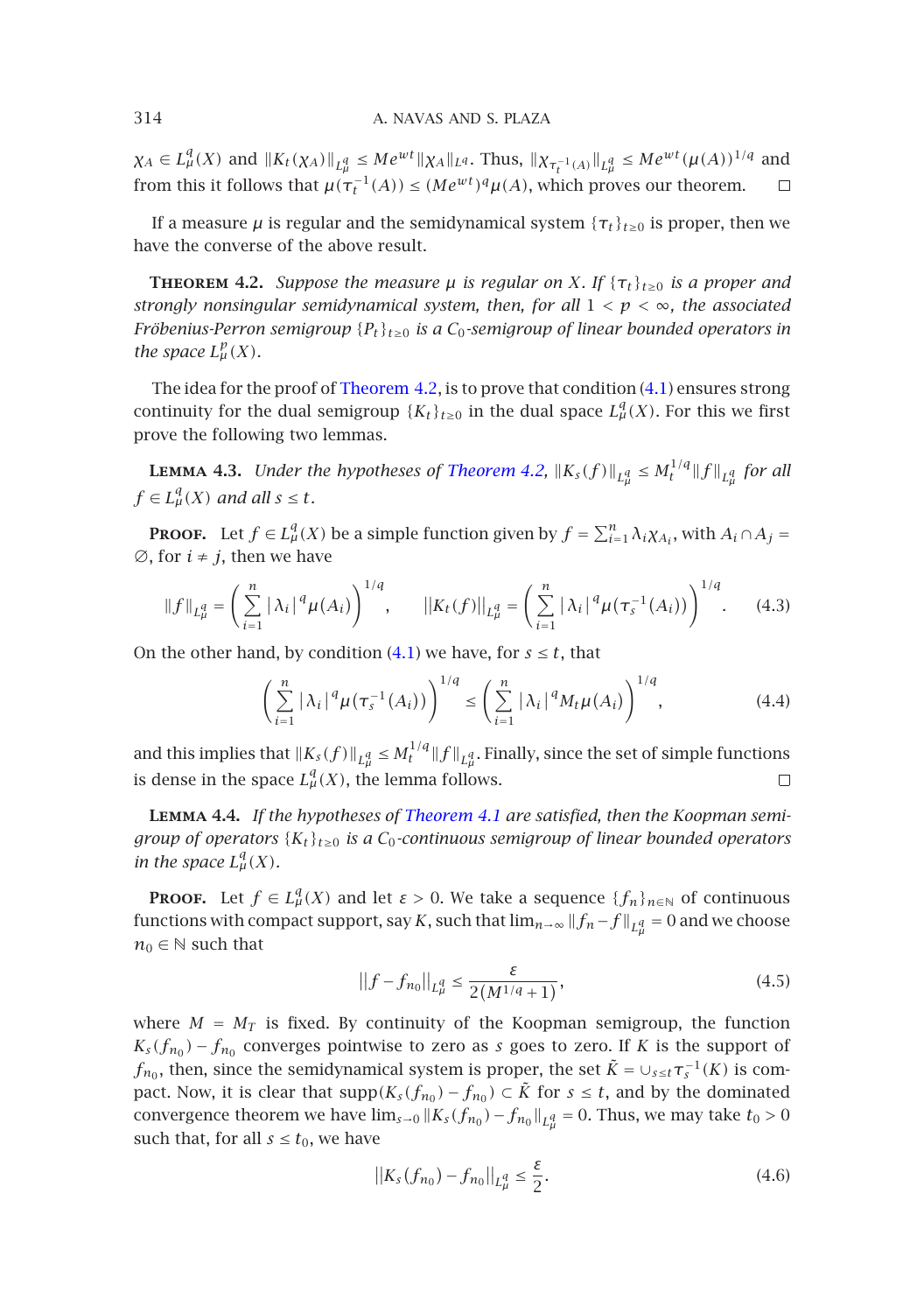Using inequalities (4.5) and (4.6), we have, for  $s \le \min\{T, t_0\}$ , that

$$
||K_{s}(f) - f||_{L_{\mu}^{q}} \le ||K_{s}(f) - K_{s}(f_{n_{0}})||_{L_{\mu}^{q}} + ||K_{s}(f_{n_{0}}) - f_{n_{0}}||_{L_{\mu}^{q}} + ||f_{n_{0}} - f||_{L_{\mu}^{q}}
$$
  
\n
$$
\le (M^{1/q} + 1) \frac{\varepsilon}{2(M^{1/q} + 1)} + \frac{\varepsilon}{2}
$$
  
\n
$$
= \varepsilon
$$
\n(4.7)

<span id="page-8-1"></span><span id="page-8-0"></span>which proves the lemma.

**PROOF OF THEOREM 4.2.** It follows directly by the duality theorem (see Sections 2.3 and 2.4).  $\Box$ 

**5. Strong continuity in**  $L^1$ . One of the most important applications of Fröbenius-Perron operator arise in probability spaces by considering its action over the space  $L^1_\mu(X)$ . For these spaces, we have the following result.

**Theorem 5.1.** *Let X be a topological space endowed with a regular probability measure*  $\mu$  *and let* { $\tau_t$ }<sub>*t*≥0</sub> *be a proper semidynamical system. If the semidynamical system is strongly nonsingular, then the associated Fröbenius-Perron semigroup of operators*  ${P_t}_{t\ge0}$  *is*  $C_0$ -continuous in the space  $L^1_\mu(X)$ *.* 

**Proof.** Let  $f \in L^1_\mu(X)$  and  $\varepsilon > 0$ . We fix  $p > 0$  and consider a sequence  $\{f_n\}_{n \in \mathbb{N}}$  in  $L^p_\mu(X)$  such that  $\lim_{n\to\infty}||f_n-f||_{L^1_\mu}=0$  $\lim_{n\to\infty}||f_n-f||_{L^1_\mu}=0$  $\lim_{n\to\infty}||f_n-f||_{L^1_\mu}=0$ . Since  $\mu(X)=1$  [we](#page-6-1) [hav](#page-6-1)e

$$
||P_t(f) - f||_{L^1_{\mu}} \le ||P_t(f) - P_t(f_n)||_{L^1_{\mu}} + ||P_t(f_n) - f_n||_{L^1_{\mu}} + ||f_n - f||_{L^1_{\mu}}
$$
  
\n
$$
\le 2||f_n - f||_{L^1_{\mu}} + ||P_t(f_n) - f_n||_{L^1_{\mu}}
$$
  
\n
$$
\le 2||f_n - f||_{L^1_{\mu}} + ||P_t(f_n) - f_n||_{L^p_{\mu}}.
$$
\n(5.1)

We choose  $n_0$  such that  $\|f - f_{n_0}\|_{L^1_\mu} \leq \varepsilon/3.$  By Theorem 4.1, there exists  $t_\varepsilon>0$  such that  $||P_t(f_{n_0}) - f_{n_0}||_{L^p_\mu} \leq \varepsilon/3$  for all  $t \leq t_\varepsilon$ . Therefore, for  $t \leq t_\varepsilon$  we have  $||P_t(f) - f||_{L^1_\mu} \leq \varepsilon$ *ε*. Since  $f$  and  $\varepsilon$  are arbitrary, this finishes the proof.

Theorem 5.1 is useful for compact metric spaces of finite measure, in that case  ${\tau_t}_{t\geq 0}$  is proper. For noncompact or unbounded metric spaces with nonfinite measure we assume that the system is strongly continuous over bounded sets, that is, we assume that for each ball

<span id="page-8-2"></span>
$$
B = B(x_0, r) = \{x \in X : d(x, x_0) < r\},\tag{5.2}
$$

<span id="page-8-3"></span>[ther](#page-8-2)e exists a constant  $M = M(x, r)$  and  $T = T(x, r)$  such that

$$
\mu(\tau_t^{-1}(A) \cap B) \le M\mu(A \cap B)
$$
\n(5.3)

for all  $t \leq T$  and  $A \in \mathcal{A}$ . Now we have the following theorem.

**Theorem 5.2.** *Under the hypotheses of Theorem 5.1, suppose also that condition (5.3) is true and the measure is finite over bounded sets. Then, the Fröbenius-Perron semigroup is*  $C_0$ -continuous in  $L^1_\mu(X)$ *.* 

 $\Box$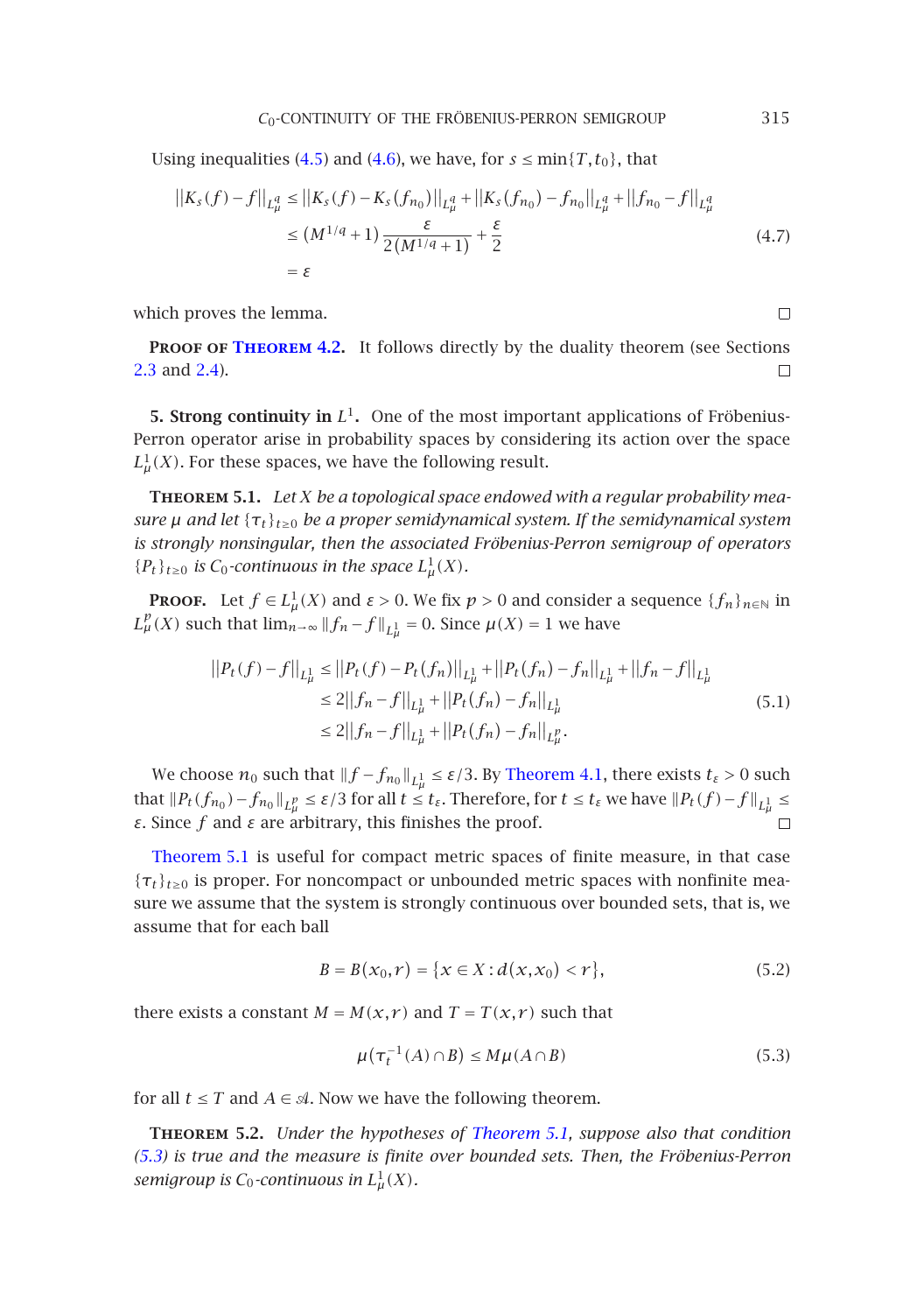The proof of Theorem 5.2 is based in the reduction of it to Theorem 5.1 in each ball  $B = B(x, r)$ . For that, we define a new measure  $\tilde{\mu}$  in X by putting

$$
\tilde{\mu}(A) = \mu(A \cap B). \tag{5.4}
$$

This new measure is finite, and the semidynamical system  $\{\tau_t\}_{t\geq0}$  is strongly nonsingular with respect to  $\tilde{\mu}$ . By Theorem 4.2, we have, for each  $f \in L^1_{\tilde{\mu}}(X)$ , that

$$
\lim_{t \to 0} \tilde{P}_t(f) = f \tag{5.5}
$$

in the  $L^1_{\tilde{\mu}}$  sense, where  $\tilde{P}_t = P_{t,\tilde{\mu}}$ . Using this, we prove the following lemma.

**LEMMA 5.3.** *Let*  $f \in L^1_{loc}(X,\mu)$  *be a function of compact support K. Then,* 

$$
\lim_{t \to 0} \int_{K} |P_t(f) - f| d\mu = 0.
$$
 (5.6)

**PROOF.** We take a ball  $B = B(x, r)$  containing *K* and we have

$$
\int_{K} |P_{t}(f) - f| d\mu \le \int_{B} |P_{t}(f) - f| d\mu
$$
\n
$$
\le \int_{B} |P_{t}(f) - \tilde{P}_{t}(f)| d\mu + \int_{B} |\tilde{P}_{t}(f) - f| d\tilde{\mu}.
$$
\n(5.7)

By  $(5.5)$ , we have to prove that

$$
\lim_{t \to 0} \int_{B} |\tilde{P}_t(f) - P_t(f)| d\mu = 0.
$$
\n(5.8)

Let  $k$  be a positive integer and let  $C_{k,t}$  be the set

$$
C_{k,t} = \left\{ x \in B : |P_t(f)(x) - \tilde{P}_t(f)(x)| \ge \frac{1}{k} \right\}.
$$
 (5.9)

We [clai](#page-3-2)m that  $\mu(C_{k,t})$  converges to zero when t goes to zero, for all k. To prove the claim, we consider the sets

$$
C_{k,t}^1 = \left\{ x \in B : P_t(f)(x) - \tilde{P}_t(f)(x) \ge \frac{1}{k} \right\},\
$$
  
\n
$$
C_{k,t}^2 = \left\{ x \in B : P_t(f)(x) - \tilde{P}_t(f)(x) \le -\frac{1}{k} \right\}.
$$
\n(5.10)

By  $(2.6)$ , we have

$$
\int_{C_{k,t}^1} P_t(f) d\mu - \int_{C_{k,t}^1} \tilde{P}_t(f) d\mu = \int_{\tau_t^{-1}(C_{k,t}^1)} f d\mu - \int_{\tau_t^{-1}(C_{k,t}^1)} f d\tilde{\mu},
$$
\n(5.11)

and from this, we have

$$
\frac{\mu(C_{k,t}^1)}{k} \le \int_{\tau_t^{-1}(C_{k,t}^1) - B} f \, d\mu. \tag{5.12}
$$

As in the proof of Lemma 3.1, and using the fact that the system is proper, it is not difficult to see that  $\mu(\tau_t^{-1}(B)-B)$  converges to zero when *t* goes to zero, which implies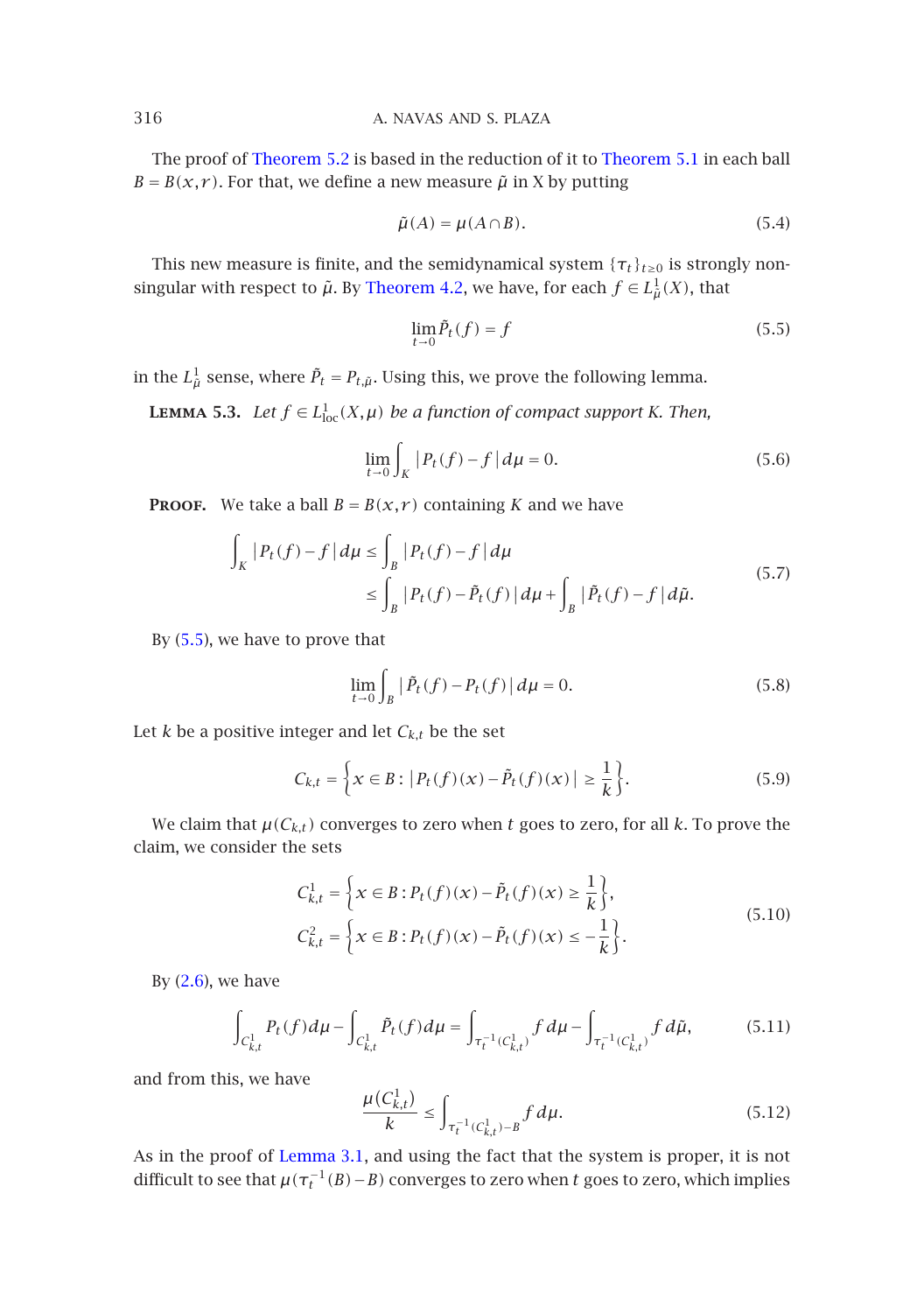that  $\mu(C_{k,t}^1)$  converges to zero. Likewise,  $\mu(C_{k,t}^2)$  converges to zero with *t*, and this proves our claim.

To finish the proof of Lemma 5.3, let *ε >* 0. We choose *k* ≥ 2*µ(B)/ε* and we have

$$
\int_{B} |P_{t}(f) - \tilde{P}_{t}(f)| d\mu = \int_{C_{k,t}} |P_{t}(f) - \tilde{P}_{t}(f)| d\mu + \int_{B - C_{k,t}} |P_{t}(f) - \tilde{P}_{t}(f)| d\mu,
$$
\n
$$
\int_{B} |P_{t}(f) - \tilde{P}_{t}(f)| d\mu \leq \frac{\varepsilon}{2} + \int_{C_{k,t}} |P_{t}(f) - \tilde{P}_{t}(f)| d\mu.
$$
\n(5.13)

Finally, we have

$$
\int_{C_{k,t}} |P_t(f) - \tilde{P}_t(f)| d\mu \le \int_{C_{k,t}} (P_t(|f|) + \tilde{P}_t(|f|)) d\mu
$$
\n
$$
= \int_{\tau_t^{-1}(C_{k,t})} |f| d\mu + \int_{\tilde{\tau}_t^{-1}(C_{k,t})} |f| d\tilde{\mu}.
$$
\n(5.14)

Since  $\tilde{\mu}(\tau_t^{-1}(C_{k,t})) \leq \tilde{M}\mu(C_{k,t})$  and  $\mu(\tau_t(C_{k,t}^{-1})) \leq \tilde{M}\mu(C_{k,t}) + \mu(\tau_t^{-1}(B) - B)$ , these measures conve[rge](#page-8-3) [to](#page-8-3) [zero](#page-8-3) [\(by](#page-8-3) [t](#page-8-3)he claim), and then the last two integrals have values less than  $\varepsilon/4$  for  $t$  sm[all. This impli](#page-7-0)es that

$$
\int_{B} |P_t(f) - \tilde{P}_t(f)| d\mu \le \varepsilon
$$
\n(5.15)

for *t* small, which finishes the proof.

**PROOF OF THEOREM 5.2.** Let  $f \in L^1_\mu(X)$  and  $\varepsilon > 0$  arbitrary. We take a sequence {*f<sub>n</sub>*}<sub>*n*∈N</sub> converging to *f* and such that each  $f_n$  has compact support. Then we have, as in the proof of Theorem 4.2, that

$$
\int_{X} |P_t(f) - f| d\mu \le 2||f - f_n||_{L^1} + \int_{X} |P_t(f_n) - f_n| d\mu.
$$
 (5.16)

If we take *n*<sup>0</sup> ∈  $\&$  such that  $||f - f_{n_0}|| \leq \varepsilon/4$ , then we have

$$
\int_{X} |P_t(f) - f| d\mu \leq \frac{\varepsilon}{2} + \int_{X} |P_t(f_{n_0}) - f_{n_0}| d\mu. \tag{5.17}
$$

If *K* is a compact set containing supp $(f_{n_0})$ , then

$$
\int_{X} |P_t(f) - f| d\mu \leq \frac{\varepsilon}{2} + \int_{K} |P_t(f_{n_0}) - f_{n_0}| d\mu + \int_{X-K} |P_t(f_{n_0})| d\mu. \tag{5.18}
$$

By Lemma 5.3 we have, for *t* small enough,

$$
\int_{K} |P_{t}(f_{n_{0}}) - f_{n_{0}}| d\mu \leq \frac{\varepsilon}{4}.
$$
\n(5.19)

Also,

$$
\int_{X-K} |P_t(f_{n_0})| d\mu \le \int_{X-K} P_t(|f_{n_0}|) d\mu = \int_{\tau_t^{-1}(X-K)} |f_{n_0}| d\mu. \tag{5.20}
$$

Since  $\int_{X-K} |f_{n_0}| d\mu = 0$  and  $\mu \{ \tau_t^{-1}(X-K) - (X-K) \}$  converges to zero, we have, for *t* small,

$$
\int_{X-K} |P_t(f_{n_0})| d\mu \le \frac{\varepsilon}{4}.
$$
\n(5.21)

 $\Box$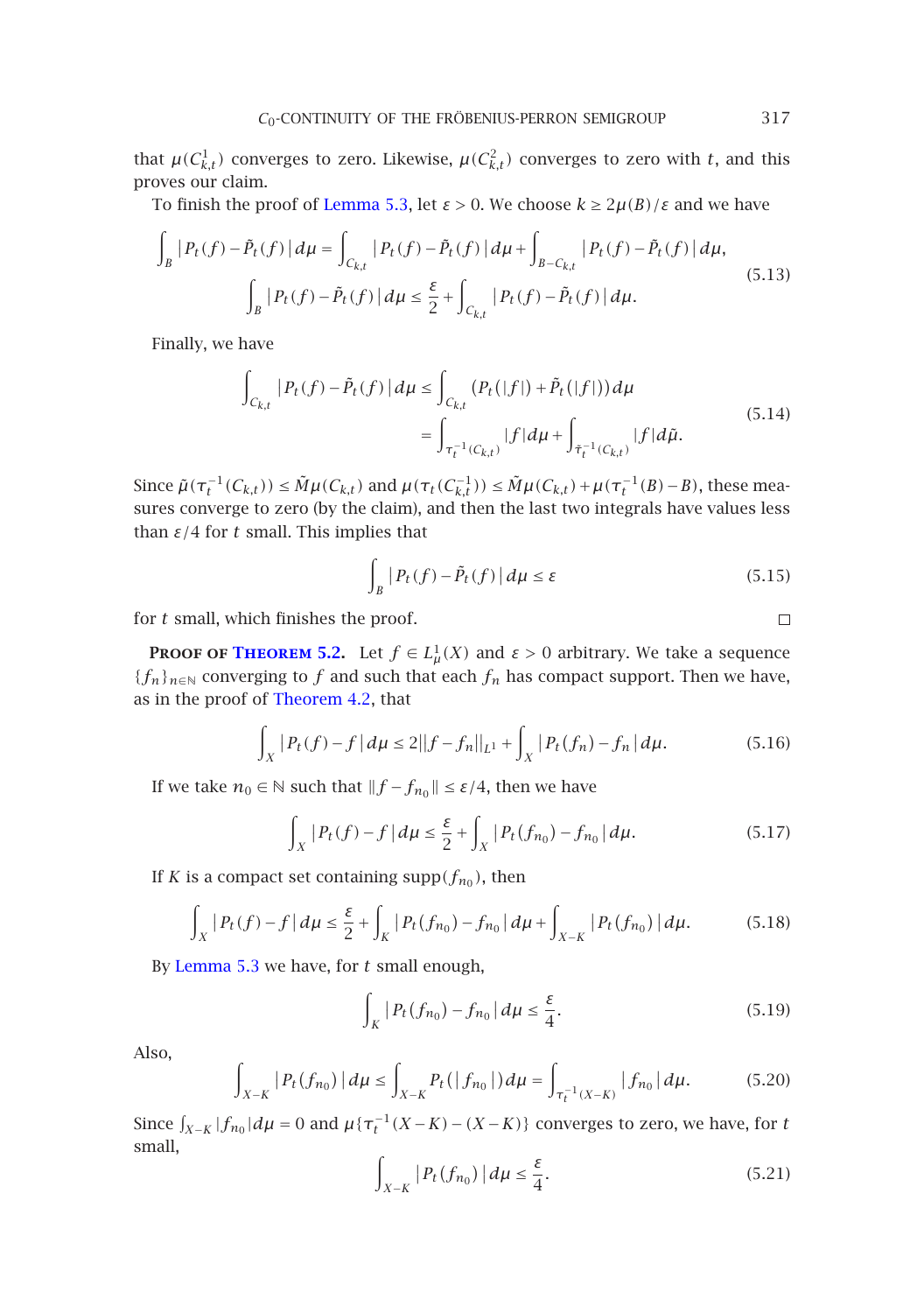[This implies](#page-3-3) that for small *t*, we have

$$
\int_{X} |P_t(f) - f| d\mu \le \varepsilon, \tag{5.22}
$$

 $\Box$ 

which finishes the proof.

**6. Strong continuity in**  $L^1_{loc}$ . Since  $L^1_{loc}(X)$  is not a Banach space, the approach of Section 2.3 is not advisable here. However, there is a more general setting of semigroup theory for locally convex spaces (see [7]). In this case, the hypothesis for the family  ${T_t}_{t\geq0}$  of continuous linear operators  $T_t$  : *L* → *L* are the following conditions:

- (i)  $T_0 = Id;$
- (ii)  $T_t \circ T_s = T_{t+s}$  for all  $t, s \geq 0$ ;
- (iii)  $\lim_{t \to t_0} T_t(f) = T_{t_0}(f)$  for all  $t_0 \ge 0$  and  $f \in L$ ;
- (iv)  ${T_t}_{t\geq0}$  is an equicontinuous family, that is, for any continuous seminorm *p* on *L*[, th](#page-8-2)ere exists a continuous seminorm *q* such that  $p(T_t(f)) \leq q(f)$  for all  $t ≥ 0$  and  $f ∈ L$ .

If these conditions are satisfied, then the equality  $A(f) = 0$  is equivalent to  $T_t(f) = 0$ *f* for all  $t \geq 0$ .

We consider the case where  $L = L^1_{\mu,\text{loc}}(X)$  and  $\{T_t\}_{t\geq 0}$  is the Fröbenius-Perron semigroup of linear operators associated to a semidynamical system  $\{\tau_t\}_{t\geq0}$ . Since conditions (i) and (ii) hold trivially, we consider conditions (iii) and (iv). For this, we assume condition (5.3) and that the semidynamical [system is stro](#page-8-3)ngly proper, that is, for any compact set *K* the set  $\tilde{K} = \cup_{t \geq 0} \tau_t^{-1}(K)$  is a compa[ct set. This hy](#page-8-3)pothesis is restrictive, but it allows us to continue with our approach. In fact, condition (iv) follows from it since for all  $f \ge 0$  and all  $t \ge 0$ , we have

$$
\int_{K} P_t(f) d\mu = \int_{\tau_t^{-1}(K)} f d\mu \le \int_{\tilde{K}} f d\mu. \tag{6.1}
$$

<span id="page-11-5"></span>Finally, using the method of the proof of Theorem 5.2, it is possible to prove that condition (iii) also holds. Then, we have extended Theorem 5.2 to  $L^1_{\mu,\mathrm{loc}}(X)$  for a large class of systems defined over *X*.

<span id="page-11-4"></span><span id="page-11-1"></span>**Acknowledgment.** Part of this work was supported by FONDECYT Grant No. 1990903 and DICYT Grant No. 0033P.S.

## **References**

- <span id="page-11-2"></span><span id="page-11-0"></span>[1] A. Boyarsky and P. Góra, *Laws of Chaos. Invariant Measures and Dynamical Systems in One Dimension*, Probability and Its Applications, Birkhäuser Boston, Massachusetts, 1997.
- [2] E. B. Davies, *One-Parameter Semigroups*, Mathematical Society Monographs, vol. 15, Academic Press, London, 1980.
- [3] P. Góra and A. Boyarsky, *Absolutely continuous invariant measures for piecewise expanding*  $C^2$  *transformation in*  $\mathbb{R}^N$ , Israel J. Math. 67 (1989), no. 3, 272–286.
- [4] A. Lasota and M. C. Mackey, *Chaos, Fractals, and Noise: Stochastic Aspects of Dynamics*, 2nd ed., Applied Mathematical Sciences, vol. 97, Springer-Verlag, New York, 1994.
- [5] A. Lasota and J. A. Yorke, *On the existence of invariant measures for piecewise monotonic transformations*, Trans. Amer. Math. Soc. **186** (1973), 481–488 (1974).

<span id="page-11-3"></span>